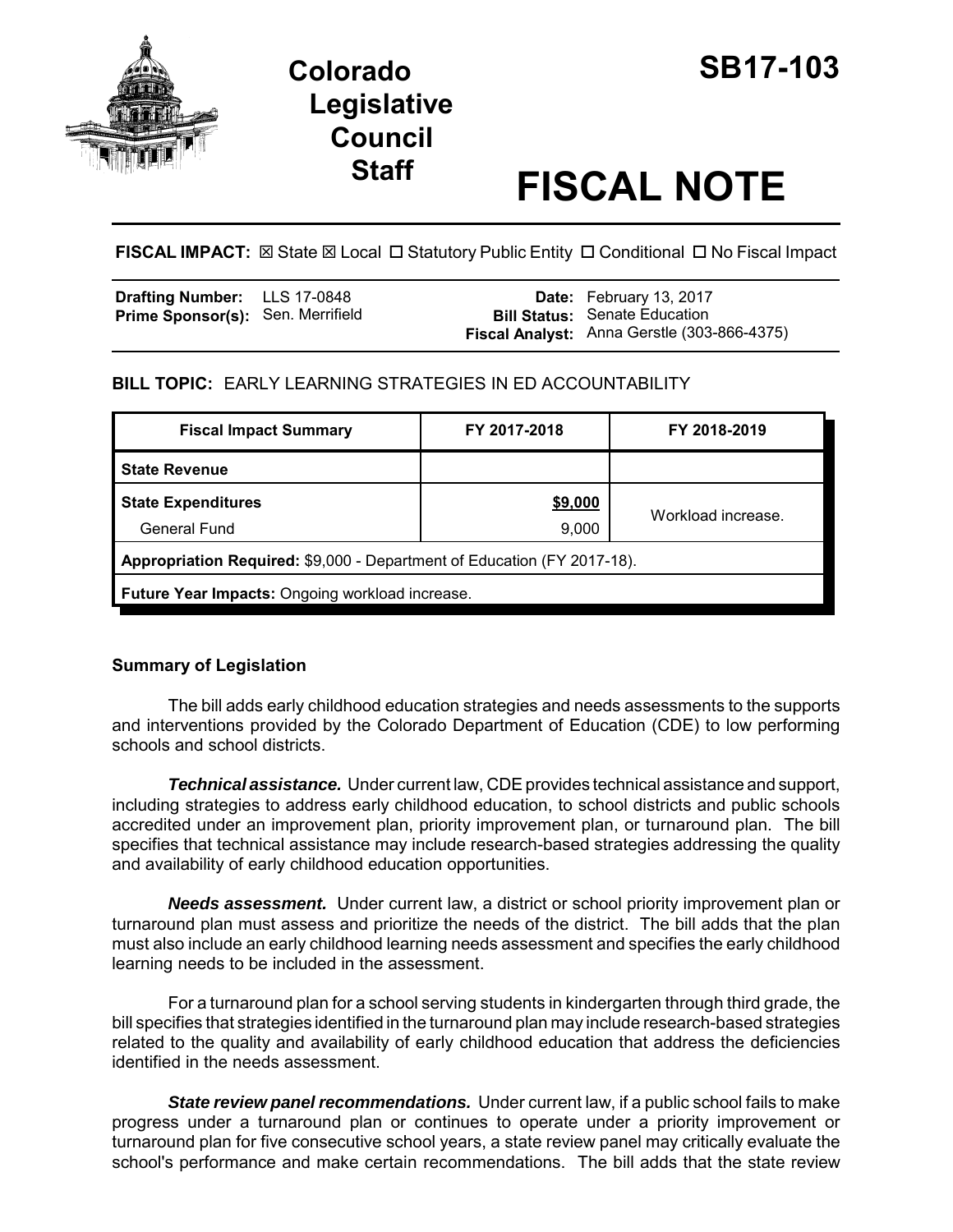Page 2 Page 2<br>February 13, 2017 **SB17-103** 

panel may recommend that a public school serving students in kindergarten through third grade invest in research-based strategies to address deficiencies identified by the early childhood learning needs assessment, as long as the strategies have not been implemented in the previous five years and the cause of the school's failure to improve is related to lack of access to quality early learning opportunities.

#### **Background**

The school accountability process results in accreditation by the State Board of Education when a district and individual schools within a district meet required laws and rules. Each category of accreditation requires the district to create a corresponding improvement plan. The five categories of accreditation and improvement plans are:

- Accredited with Distinction (met or exceeded state expectations);
- Accredited (met expectations; must implement a performance plan);
- Accredited with Improvement Plan (not met expectations; must implement an improvement plan);
- Accredited with Priority Improvement Plan (not met expectations; must implement a priority improvement plan); and
- Accredited with Turnaround Plan (not met expectations; must implement a turnround plan).

Schools are also annually assigned one of the following plans, based on performance framework metrics: performance plan, improvement plan, priority improvement plan, or turnaround plan. Schools and districts may not remain accredited in the lowest two categories for longer than five years before the State Board of Education takes corrective action.

#### **State Expenditures**

*In FY 2017-18 only, the bill increases General Fund expenditures for CDE by \$9,000* to create tools and guidance to support schools and districts that must conduct an early childhood education needs assessment and identify strategies to address those needs. The fiscal note assumes five days of consultant work at \$1,800 per day. The bill also increases the workload for the Office of Early Childhood in CDE to provide technical assistance to schools and districts related to quality and availability of early childhood education; this workload increase can be accomplished within existing appropriations.

# **School District Impact**

The bill increases costs and workload for schools and school districts with a priority improvement plan or turnaround plan to conduct a needs assessment related to early childhood education. Costs vary by district depending on the district plan and the types of plans required for each school within the district.

# **Effective Date**

The bill takes effect upon signature of the Governor, or upon becoming law without his signature.